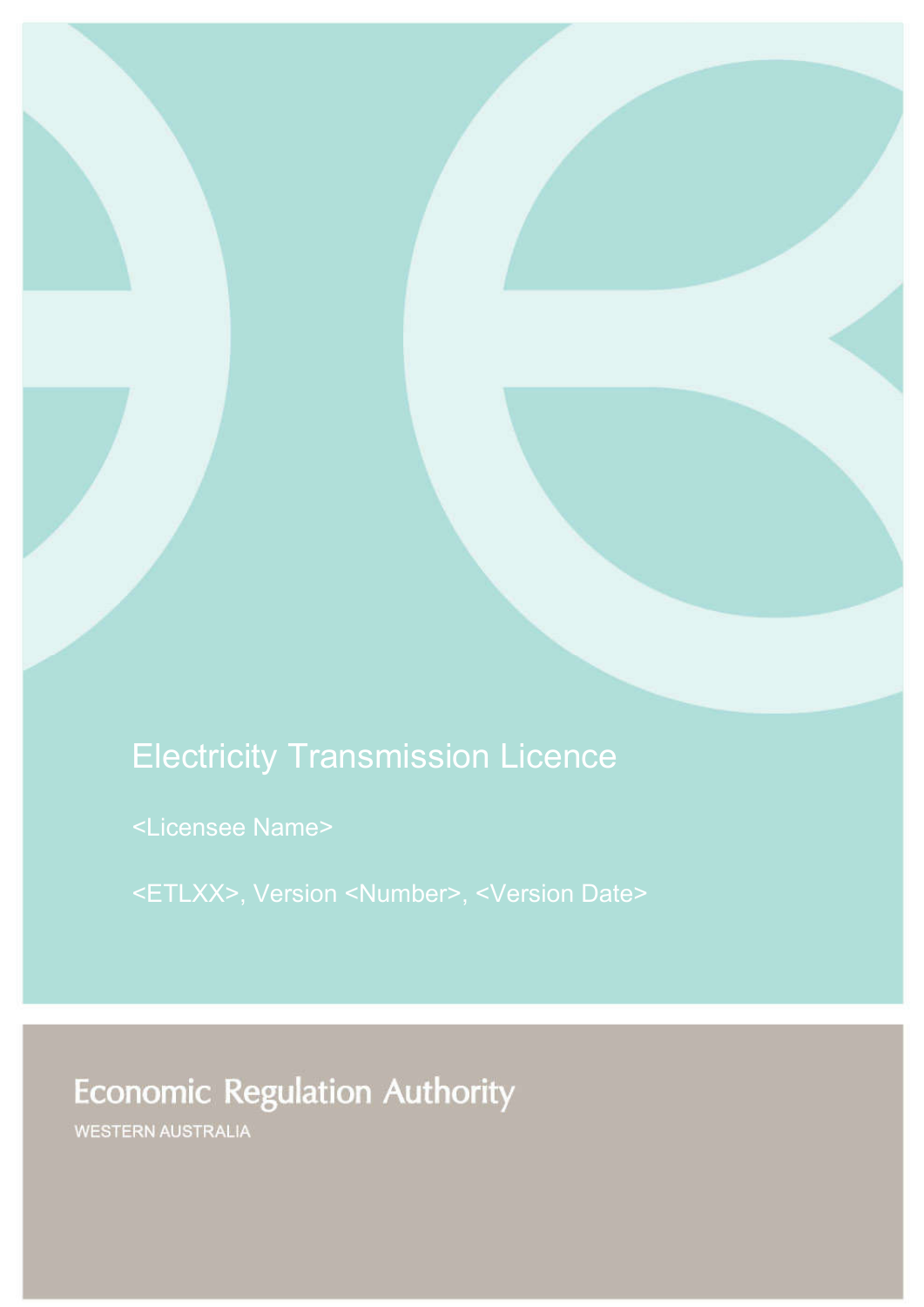# *ELECTRICITY INDUSTRY ACT 2004 (WA)*

| Licensee Name:         | <licensee name=""></licensee>                              |
|------------------------|------------------------------------------------------------|
|                        | <abn acn="" number=""></abn>                               |
| Licence Area:          | The area set out in the mapplan referred to in clause 2.5. |
| Licence Number:        | <etlxx></etlxx>                                            |
| Commencement Date:     | <commencement date=""></commencement>                      |
| <b>Version Number:</b> | <number></number>                                          |
| <b>Version Date</b>    | <version date=""></version>                                |

Signed by a delegate; member; or the Chair of the Economic Regulation Authority

DD Month Year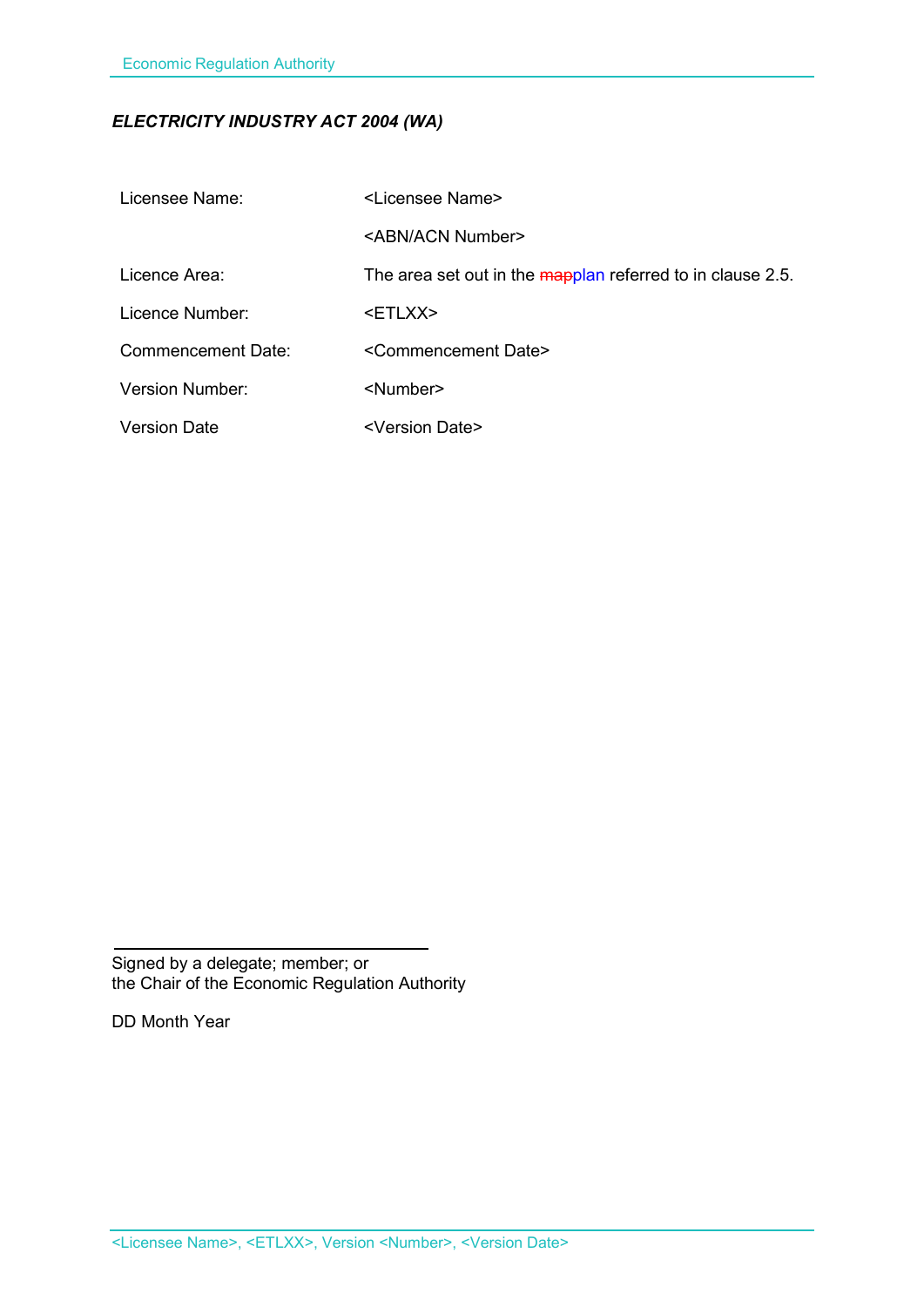# Index

| 1.                                                 |     |  |  |
|----------------------------------------------------|-----|--|--|
|                                                    | 1.1 |  |  |
|                                                    | 1.2 |  |  |
| 2.                                                 |     |  |  |
|                                                    | 2.1 |  |  |
|                                                    | 2.2 |  |  |
|                                                    | 2.3 |  |  |
|                                                    | 2.4 |  |  |
|                                                    | 2.5 |  |  |
| 3.                                                 |     |  |  |
|                                                    | 3.1 |  |  |
|                                                    | 3.2 |  |  |
|                                                    | 3.3 |  |  |
|                                                    | 3.4 |  |  |
|                                                    | 3.5 |  |  |
|                                                    | 3.6 |  |  |
|                                                    | 3.7 |  |  |
|                                                    | 3.8 |  |  |
|                                                    | 3.9 |  |  |
| $\mathbf{4}$                                       |     |  |  |
|                                                    | 4.1 |  |  |
|                                                    | 4.2 |  |  |
|                                                    | 4.3 |  |  |
|                                                    | 4.4 |  |  |
|                                                    | 4.5 |  |  |
| 5. AUDITS AND PERFORMANCE REPORTING OBLIGATIONS 10 |     |  |  |
|                                                    | 5.1 |  |  |
|                                                    | 5.2 |  |  |
|                                                    | 5.3 |  |  |
|                                                    |     |  |  |
|                                                    |     |  |  |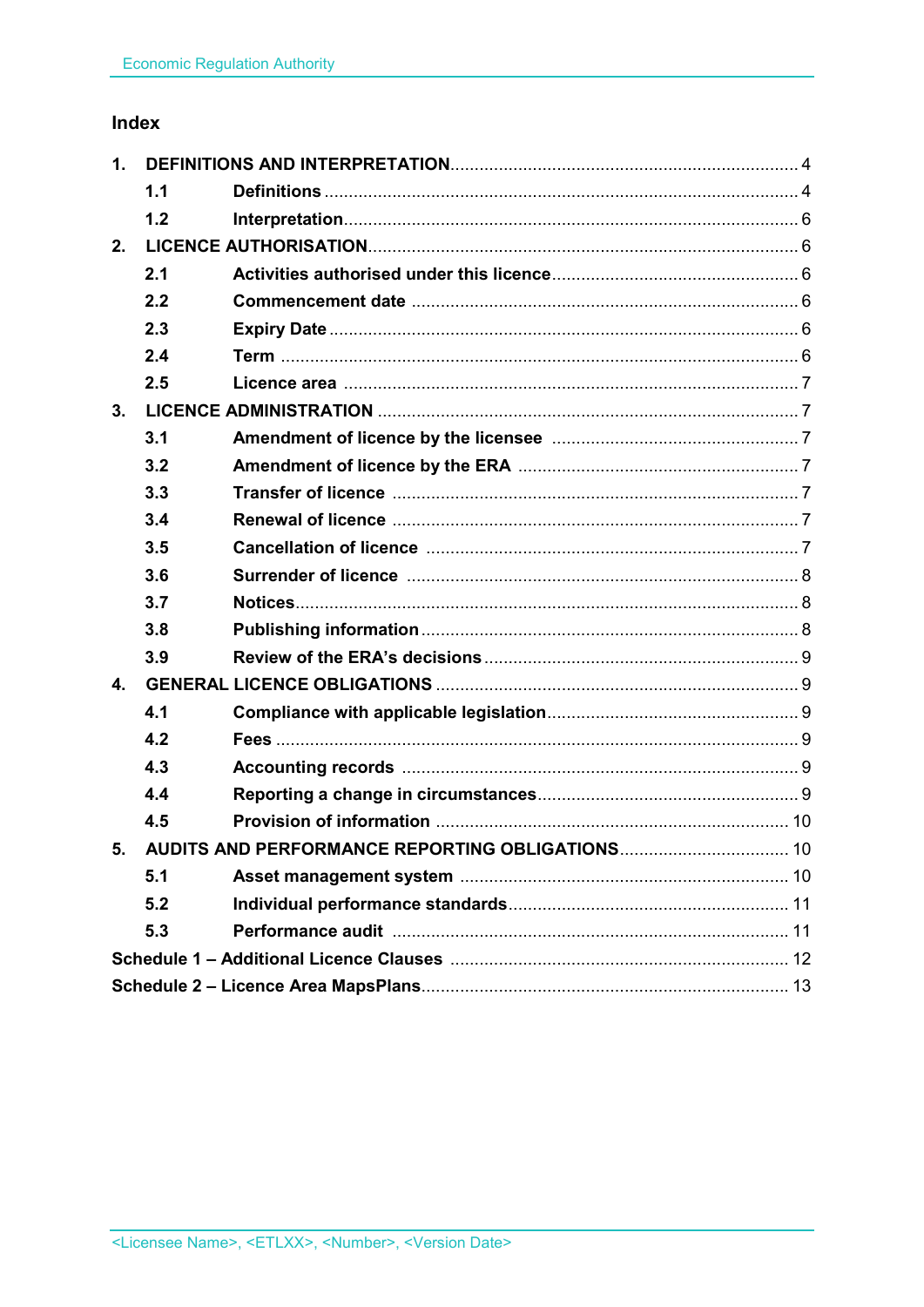# **1. DEFINITIONS AND INTERPRETATION**

# **1.1 Definitions**

1.1.1 In this *licence*, the following definitions apply unless the context otherwise requires:

*Act* means the *Electricity Industry Act 2004* (WA).

#### *applicable legislation* means:

- (a) the *Act*; and
- (b) the *Regulations* and the *Codes* that apply to the *licensee*.

*asset management system* means the measures that are to be taken by the *licensee* for the proper maintenance, expansion or reduction of the *licensee's assets*.

*Authority means the Economic Regulation Authority.* 

*business day* means a day which is not a Saturday, Sunday or a Public Holiday in Western Australia.

#### *Code* means:

- (a) Not Used the *Code of Conduct for the Supply of Electricity to Small Use Customers* or any such replacement Code approved pursuant to section 79 of the *Act*;
- (a) the *Electricity Industry (Customer Transfer) Code 200416*;
- (b) the *Electricity Industry (Metering) Code 2012*; and
- (c) the *Electricity Industry (Network Quality and Reliability of Supply) Code 2005*.

*commencement date* means the date the licence was first granted by the *ERA* being the date specified in clause 2.2.

*electricity* has the meaning given to that term in section 3 of the *Act*.

# *electronic means* means:

- (a) the internet;
- (b) email, being:
	- (i) in relation to the *ERA*, the *ERA's* email address as notified to the *licensee*; and
	- (ii) in relation to the *licensee*, the email address specified in the licence application or other such email address as notified in writing to the *ERA*; or
	- (iii) any other similar means,

but does not include facsimile or telephone.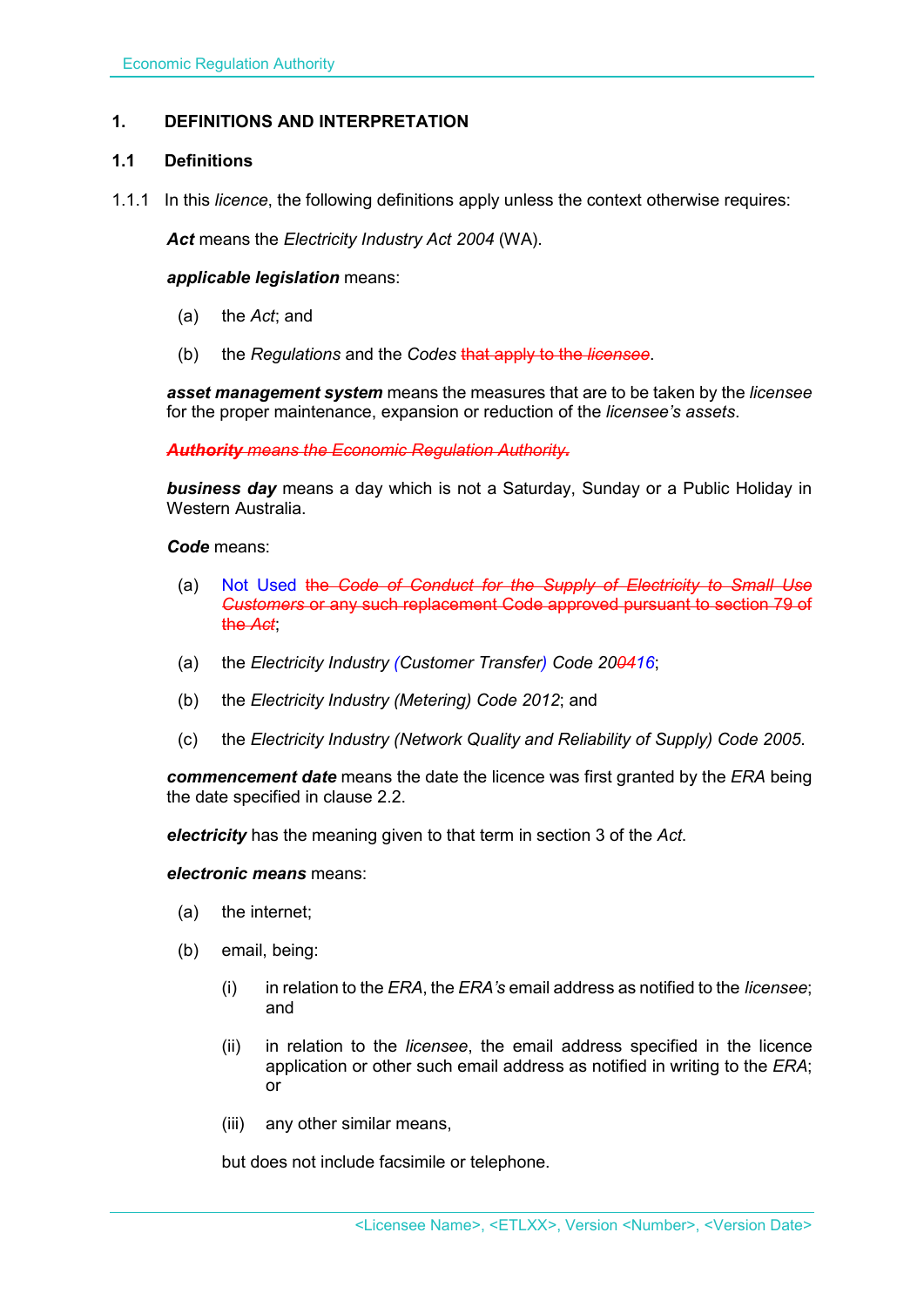### *ERA* means the Economic Regulation Authority.

*expiry date* means the date specified in clause 2.3*.*

*individual performance standards* mean any standards prescribed by the *ERA* for an individual *licensee* pursuant to clause 5.2 of the *licence*.

*licence* means:

- (a) this document (excluding the title page and the second page of this document);
- (b) any Schedules to this document; and
- (c) any individual *performance standards* approved by the *ERA* pursuant to clause 5.2.

*licence area* is the area stated in clause 2.5 of this *licence.*

*licensee* means <Licensee Name>, <ABN/ACN Number> .

*licensee's assets* means the *licensee*'s *distribution system*, *transmission system* or *generating works* (as the case may be).

*notice* means a written notice, agreement, consent, direction, representation, advice, statement or other communication required or given pursuant to, or in connection with, this *licence*.

*operate* has the meaning given to that term in section 3 of the *Act*.

*performance audit* means an audit of the effectiveness of measures taken by the *licensee* to meet the *performance criteria* in this *licence*.

*performance criteria* means:

- (a) the terms and conditions of the *licence*; and
- (b) any other relevant matter in connection with the *applicable legislation* that the *ERA* determines should form part of the *performance audit*.

**publish** in relation to a report or information means either:

- (a) posting the report or information on the *licensee's* website; or
- (b) sending the report or information to the *ERA* to be published on the *ERA's* website.

#### *Regulations* means:

- (a) *Economic Regulation Authority (Licensing Funding) Regulations 2014*;
- (b) Not Used *Electricity Industry (Code of Conduct) Regulations 2005*;
- (c) Not Used *Electricity Industry (Customer Contracts) Regulations 2005*;
- (d) *Electricity Industry (Licence Conditions) Regulations 2005*;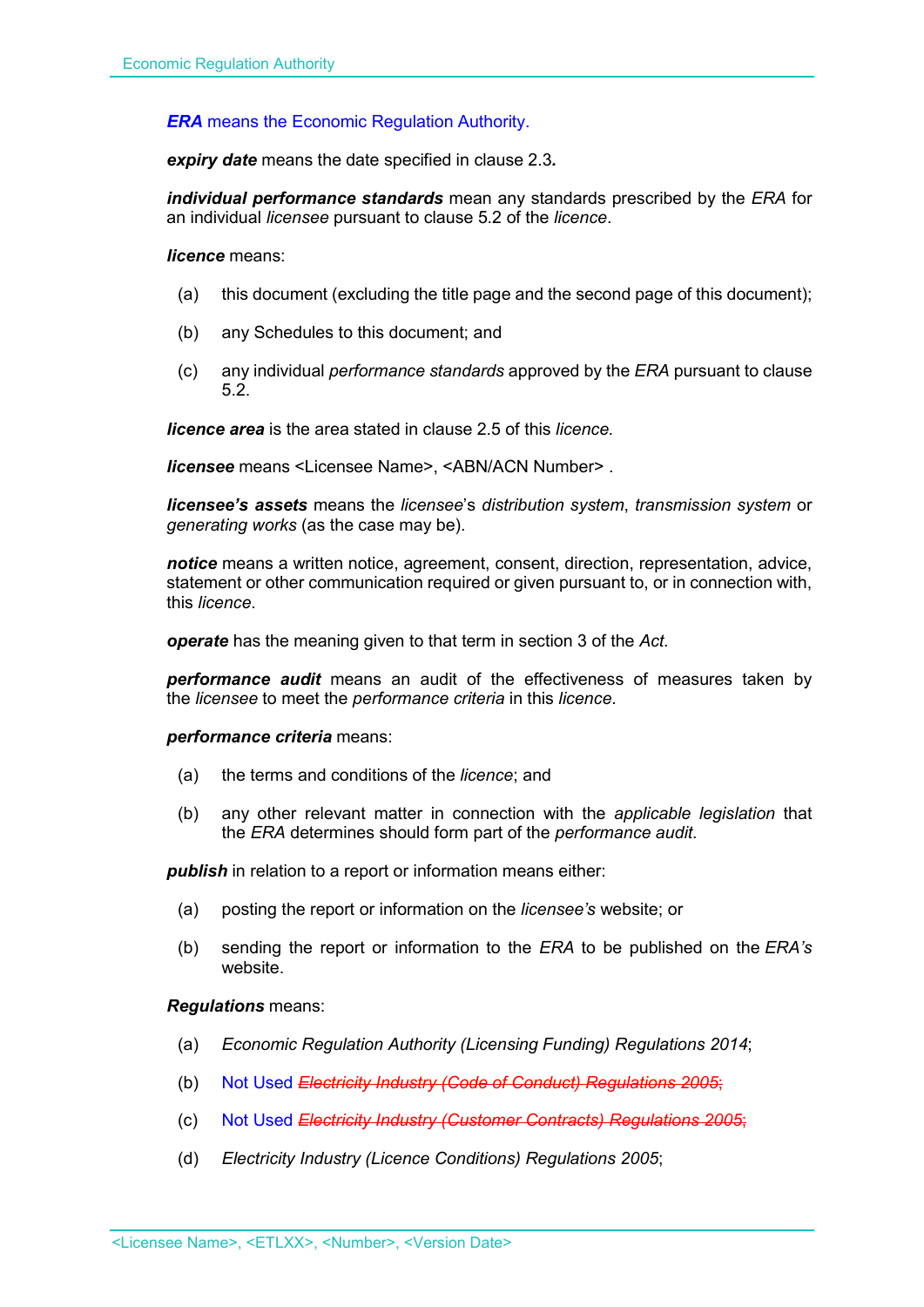- (e) Not Used *Electricity Industry (Obligation to Connect) Regulations 2005*; and
- (f) Not Used *Electricity Industry (Ombudsman Scheme) Regulations 2005.*

*related body corporate* has the meaning given to that term in section 50 of the *Corporations Act 2001 (Cwth)*.

*reviewable decision* means a decision by the *ERA* pursuant to:

- (a) clause  $43.23.8.3$ ;
- (b) clause 14.2 5.1.5;
- (c) clause 14.4 5.1.7;
- (d) clause 17.3 5.2.2;
- (e) clause 20.5 5.3.2; or
- (f) clause 20.7 5.3.4.

of this *licence*.

**transmission system** has the meaning given to that term in section 3 of the *Act*.

*version date* means the date on which the *licence* was last amended pursuant to clause 3.1 or clause 3.2.

#### **1.2 Interpretation**

1.2.1 A reference in this *licence* to any *applicable legislation* includes, unless the context otherwise requires, any statutory modification, amendment, replacement or reenactment of that *applicable legislation***.**

# **2. LICENCE AUTHORISATION**

#### **2.1 Activities authorised under this licence**

2.1.1 The *licensee* is granted a licence for the *licence* area to construct and *operate* a new *transmission system* or *operate* an existing *transmission system* in accordance with the terms and conditions of this *licence.* 

# **2.2 Commencement date**

- 2.2.1 <insert date>
- **2.3 Expiry Date**
- 2.3.1 <insert expiry date>
- **2.4 Term [Section 15 of the Act]**
- 2.4.1 This *licence* commences on the *commencement date* and continues until the earlier of: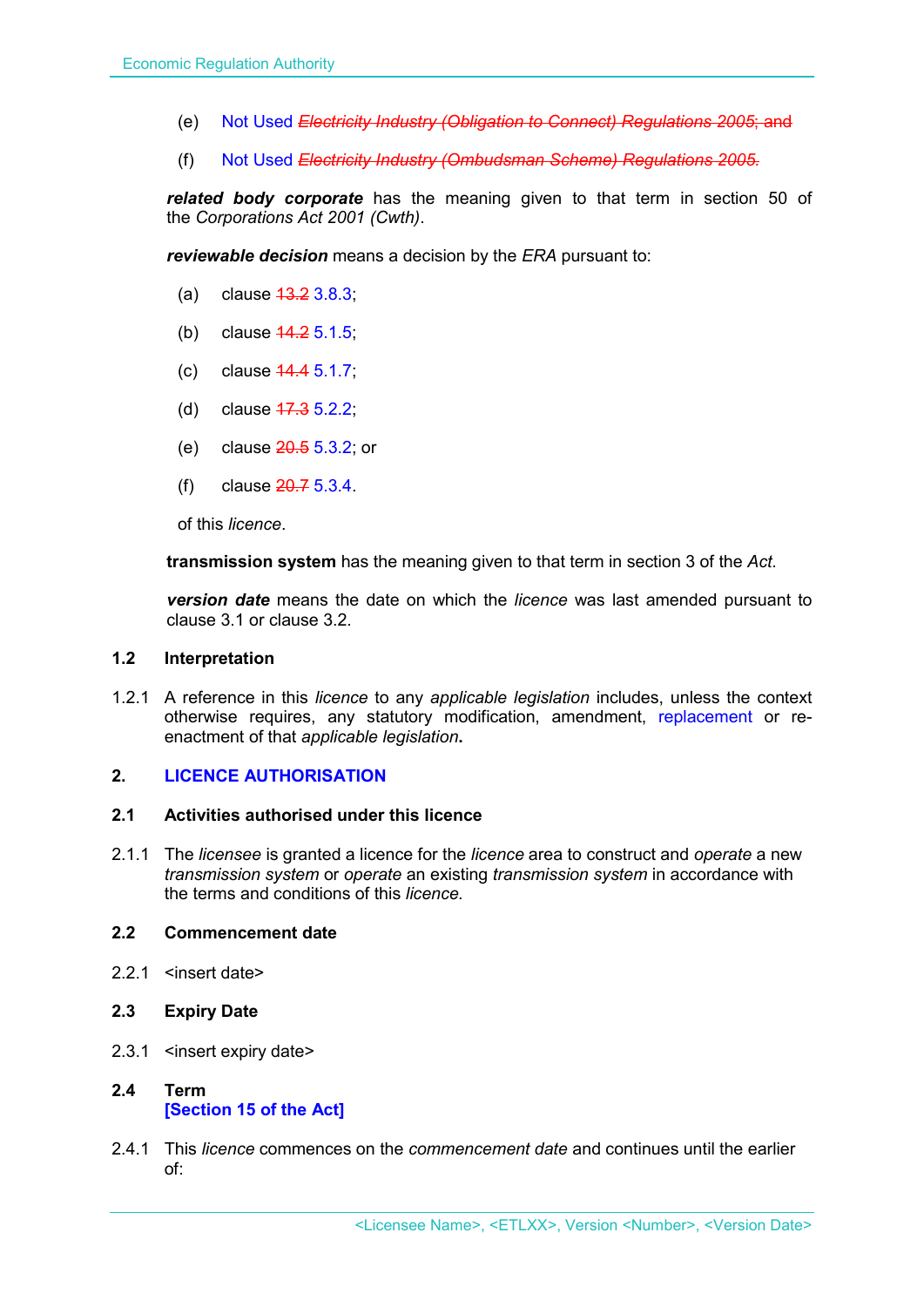- (a) the cancellation of the *licence* pursuant to clause 3.5 of this *licence*;
- (b) the surrender of the *licence* pursuant to clause 3.6 of this *licence*; or
- (c) the *expiry date*.

#### **2.5 Licence area**

2.5.1 The *licence area* is set out in plan(s):

ERA-EL-XXX

2.5.2 The *licence area* plan(s) is provided in Schedule 2.

#### **3. LICENCE ADMINISTRATION**

- **3.1 Amendment of licence by the licensee [Section 21 of the Act]**
- 3.1.1 The *licensee* may apply to the *ERA* to amend the *licence* in accordance with the *Act.*

#### **3.2 Amendment of licence by the ERA [Section 22 of the Act]**

- 3.2.1 Subject to any *applicable legislation*, the *ERA* may amend the *licence* at any time in accordance with this clause.
- 3.2.2 Before amending the *licence* under clause 3.2.1, the *ERA* must:
	- (a) provide the *licensee* with written *notice* of the proposed amendments under consideration by the *ERA*;
	- (b) allow 15 *business days* for the *licensee* to make submissions on the proposed amendments; and
	- (c) take into consideration those submissions.
- 3.2.3 This clause also applies to the substitution of the existing *licence*.
- 3.2.4 For avoidance of doubt, the *licensee* will not have to pay a fee for amendments under clause 3.2.1.

#### **3.3 Transfer of licence [Section 18 of the Act]**

- 3.3.1 This licence may be transferred only in accordance with the Act.
- **3.4 Renewal of licence [Section 16 of the Act]**
- 3.4.1 This *licence* may be renewed only in accordance with the *Act*.
- **3.5 Cancellation of licence [Section 35 of the Act]**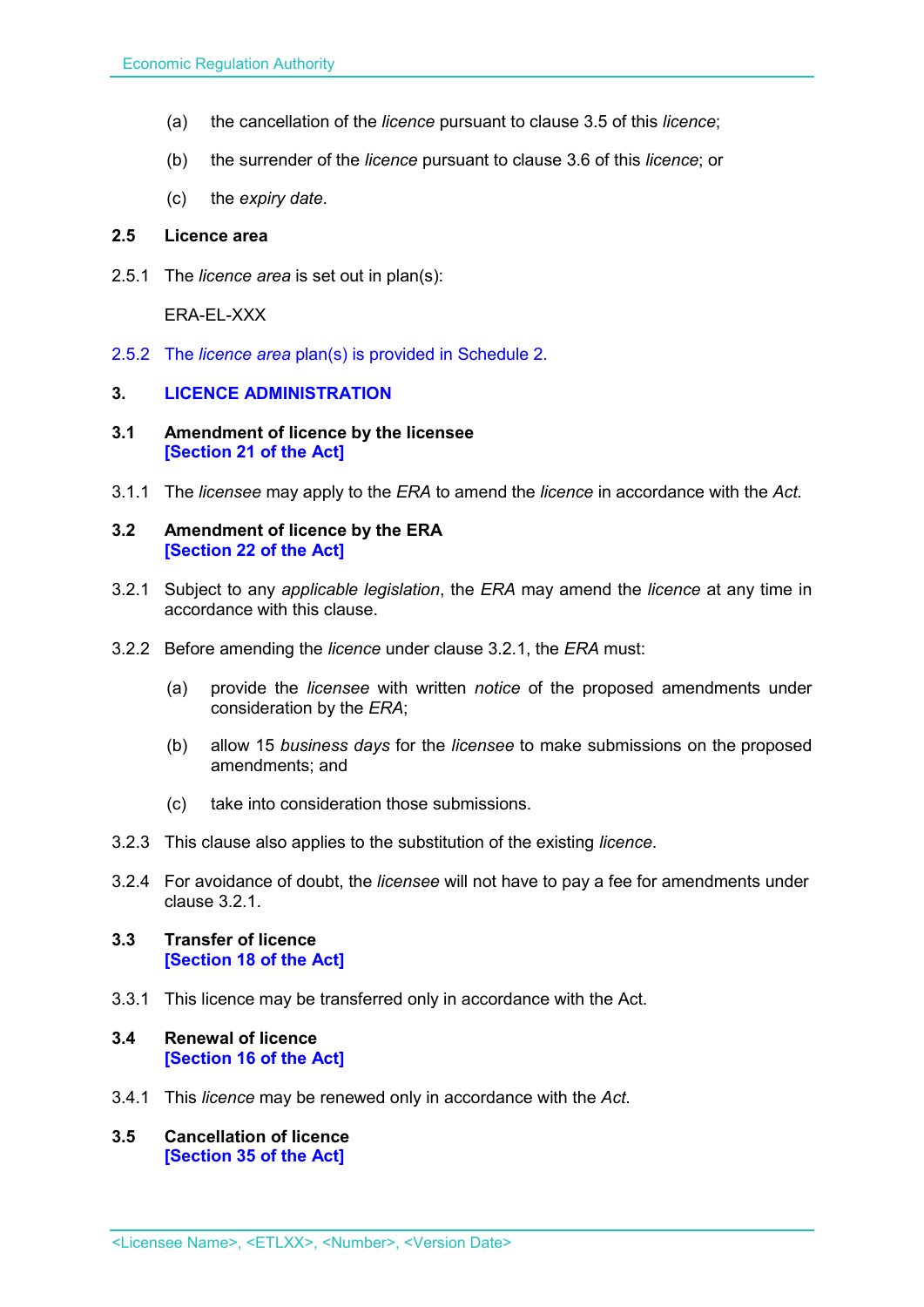3.5.1 This *licence* may be cancelled only in accordance with the *Act*.

#### **3.6 Surrender of licence [Schedule 1 of the Act]**

- 3.6.1 The *licensee* may only surrender the *licence* pursuant to this clause 3.6.
- 3.6.2 If the *licensee* intends to surrender the *licence* the *licensee* must, by *notice* in writing to the *ERA*:
	- (a) set out the date that the *licensee* wishes the surrender of the *licence* to be effective; and
	- (b) set out the reasons why the *licensee* wishes to surrender the *licence*, including the reasons why it would not be contrary to the public interest for the surrender of the *licence* to be effective on the date set out in the *notice*.
- 3.6.3 Upon receipt of the *notice* from the *licensee* pursuant to clause 3.6.2, the *ERA* will publish the *notice*.
- 3.6.4 Notwithstanding clause 3.6.2, the surrender of the *licence* will only take effect on the later of the day that:
	- (a) the *ERA* publishes a notice of the surrender in the Western Australian Government Gazette, such date to be at the discretion of the *ERA*; and
	- (b) the *licensee* hands back the *licence* to the *ERA*.
- 3.6.5 The *licensee* will not be entitled to a refund of any fees by the *ERA*.

### **3.7 Notices**

- 3.7.1 Unless otherwise specified, all *notices* must be in writing.
- 3.7.2 A *notice* will be regarded as having been sent and received:
	- (a) when delivered in person to the addressee; or
	- (b) three *business days* after the date of posting if the *notice* is posted in Western Australia; or
	- (c) five *business days* after the date of posting if the *notice* is posted outside Western Australia; or
	- (d) if sent by facsimile when, according to the sender's transmission report, the *notice* has been successfully received by the addressee; or
	- (e) if sent by *electronic means* when, according to the sender's electronic record, the *notice* has been successfully sent to the addressee.

#### **3.8 Publishing information**

3.8.1 The *ERA* may direct the *licensee* to *publish*, within a specified timeframe, any information it considers relevant in connection with the *licensee* or the performance by the *licensee* of its obligations under this *licence*.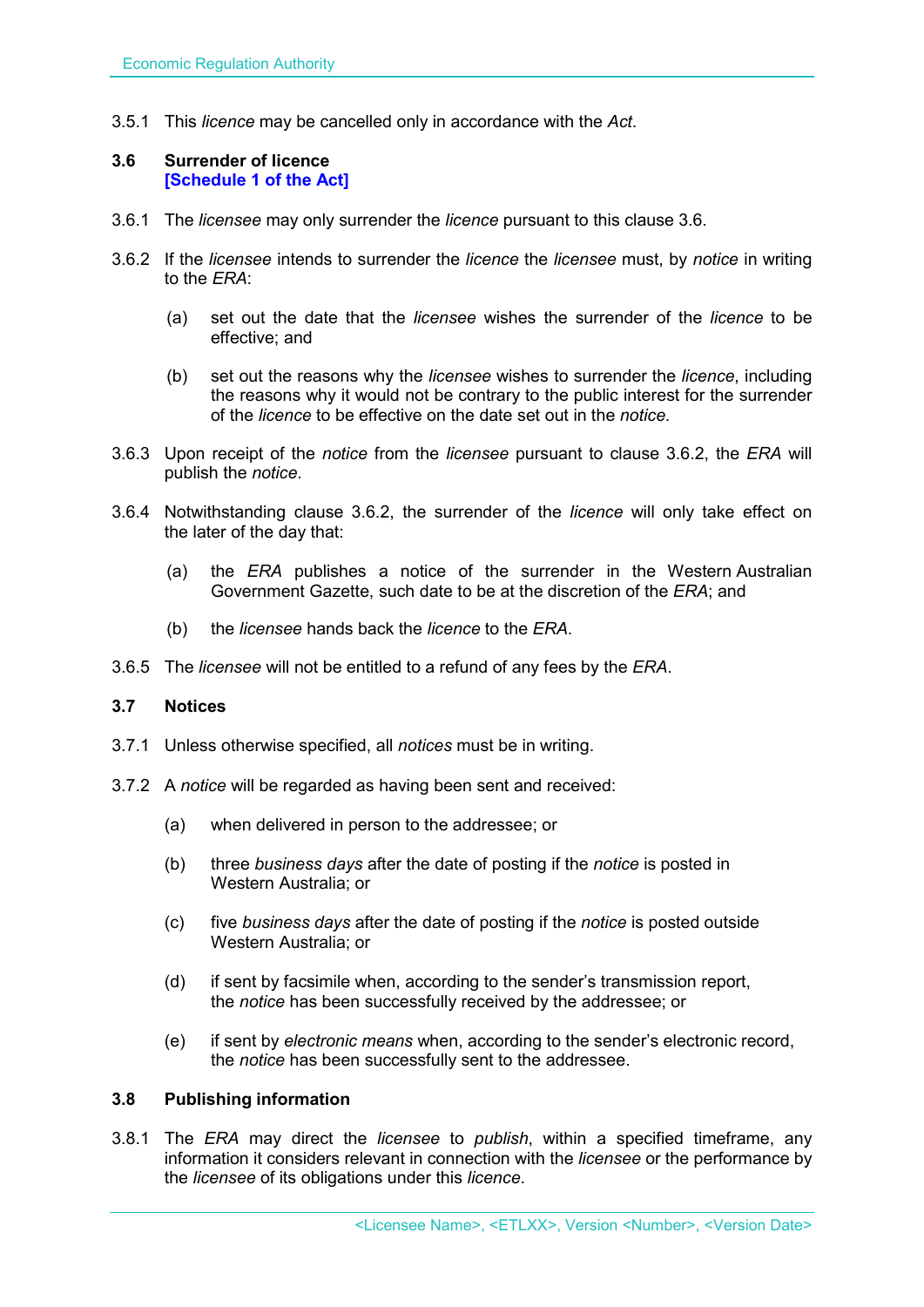- 3.8.2 Subject to clause 3.8.3, the *licensee* must *publish* the information referred to in clause 3.8.1.
- 3.8.3 If the *licensee* considers that the information is confidential it must:
	- (a) immediately notify the *ERA*; and
	- (b) seek a review of the *ERA's* decision in accordance with clause 3.9.
- 3.8.4 Once it has reviewed the decision, the *ERA* will direct the *licensee* in accordance with the review to:
	- (a) *publish* the information;
	- (b) *publish* the information with the confidential information removed or modified; or
	- (c) not *publish* the information.

## **3.9 Review of the ERA's decisions**

- 3.9.1 The *licensee* may seek a review of a *reviewable decision* by the *ERA* pursuant to this *licence* in accordance with the following procedure:
	- (a) the *licensee* shall make a submission on the subject of the *reviewable decision* within 10 *business days* (or other period as approved by the *ERA*) of the decision; and
	- (b) the *ERA* will consider the submission and provide the *licensee* with a written response within 20 *business days*.
- 3.9.2 For avoidance of doubt, this clause does not apply to a decision of the *ERA* pursuant to the *Act*, nor does it restrict the *licensee's* right to have a decision of the *ERA* reviewed in accordance with the *Act*.

# **4. GENERAL LICENCE OBLIGATIONS**

#### **4.1 Compliance with applicable legislation**

- 4.1.1 Subject to any modifications or exemptions granted pursuant to the *Act*, the *licensee* must comply with any *applicable legislation*.
- **4.2 Fees**
- 4.2.1 The *licensee* must pay the applicable fees and charges in accordance with the *Regulations*.

### **4.3 Accounting records [Schedule 1 of the Act]**

4.3.1 The *licensee* and any *related body corporate* must maintain accounting records that comply with standards issued by the Australian Accounting Standards Board or equivalent International Accounting Standards.

# **4.4 Reporting a change in circumstances**

4.4.1 The *licensee* must report to the *ERA*: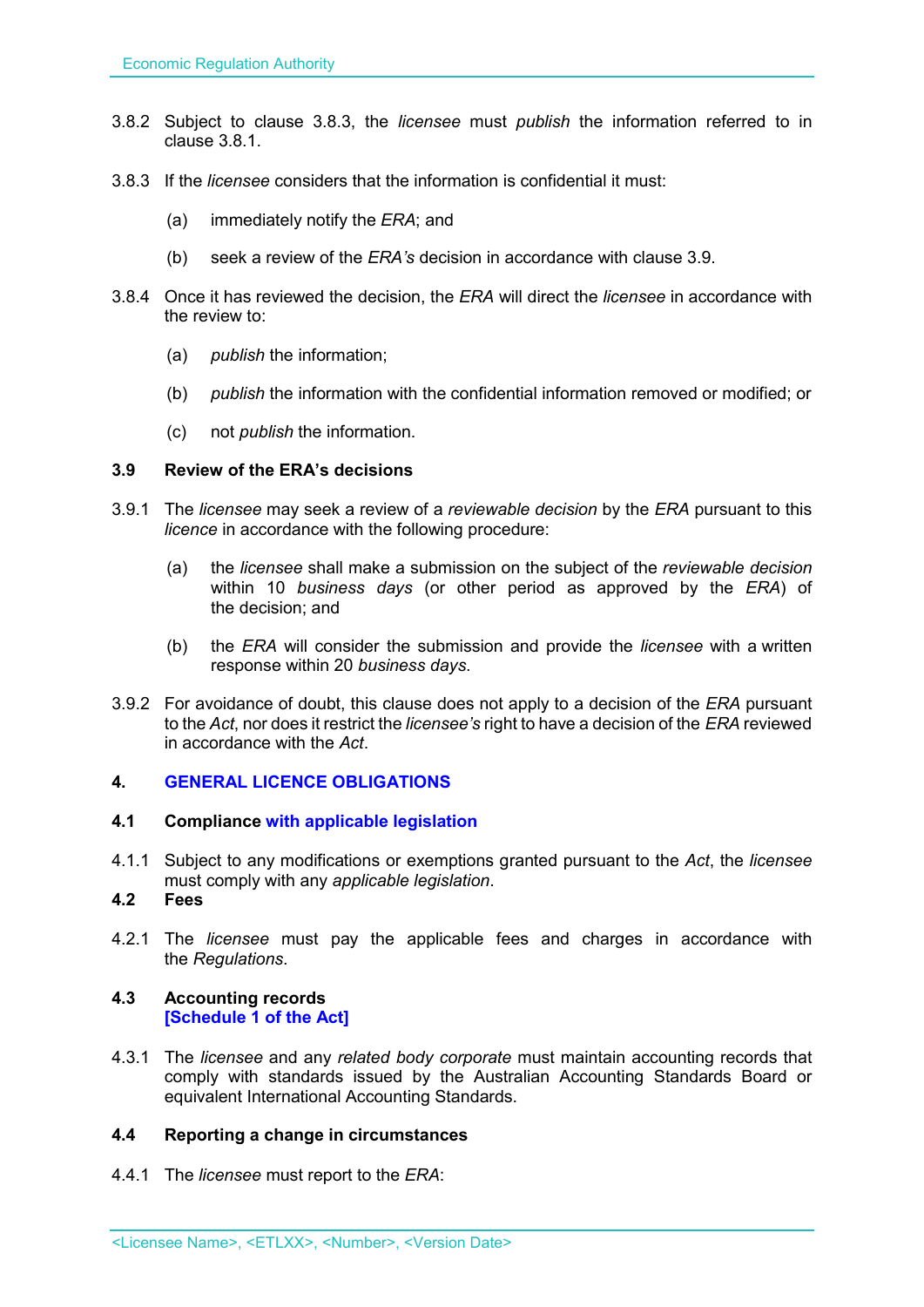- (a) if the *licensee* is under external administration as defined by the *Corporations Act 2001 (Cwth)* within 2 *business days* of such external administration occurring; or
- (b) if the *licensee*:
	- (i) experiences a change in the *licensee's* corporate, financial or technical circumstances upon which this *licence* was granted; and
	- (ii) the change may materially affect the *licensee's* ability to perform its obligations under this *licence*,

within 10 *business days* of the change occurring; or

- (c) if the:
	- (i) *licensee's* name;
	- (ii) *licensee's* ABN; or
	- (iii) *licensee's* address,

changes, within 10 *business days* of the change occurring.

#### **4.5 Provision of information [Schedule 1 of the Act]**

4.5.1 The *licensee* must provide to the *ERA,* in the manner and form described by the *ERA,*  specified information on any matter relevant to the operation or enforcement of the *licence*, the operation of the licensing scheme provided for in Part 2 of the *Act*, or the performance of the *ERA's* functions under that Part.

#### **5. AUDITS AND PERFORMANCE REPORTING OBLIGATIONS**

#### **5.1 Asset management system [Section 14 of the Act]**

- 5.1.1 The *licensee* must provide for an *asset management system* in respect of the *licensee's assets*.
- 5.1.2 The *licensee* must notify the *ERA* of the details of the *asset management system* within five *business days* from the later of:
	- (a) the commencement date; and
	- (b) the completion of construction of the *licensee's assets*.
- 5.1.3 The *licensee* must notify the *ERA* of any substantial change to the *asset management system* within ten *business days* of such change.
- 5.1.4 The *licensee* must provide the *ERA* with a report by an independent expert, acceptable to the *ERA*, as to the effectiveness of the *asset management system* not less than once in every period of 24 months calculated from the *commencement date (*or any longer period that the *ERA* allows by *notice* in writing).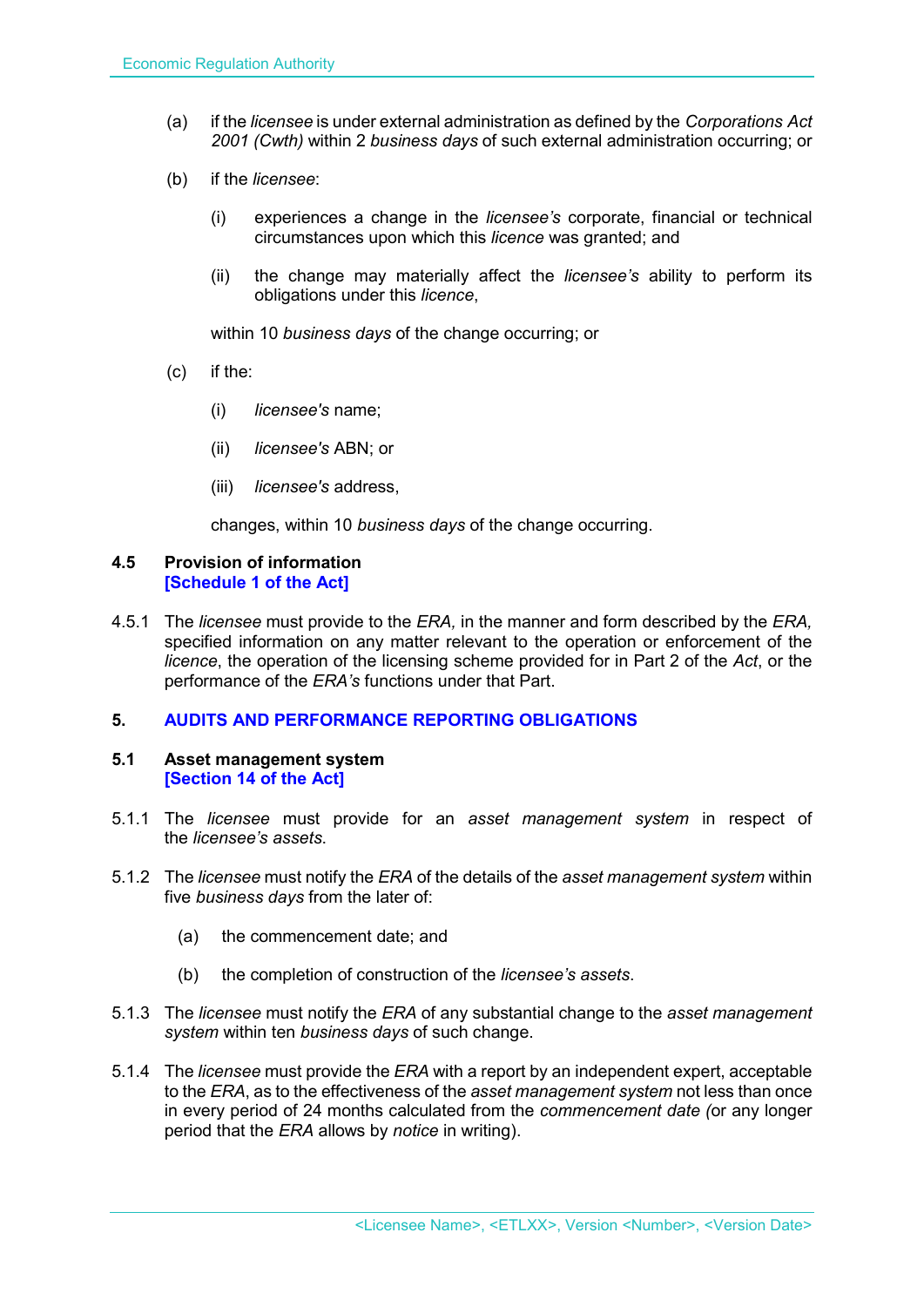- 5.1.5 The *licensee* must comply, and must require the *licensee's* expert to comply, with the *ERA's* standard audit guidelines.
- 5.1.6 The *licensee* may seek a review of any of the requirements of the *ERA*'s standard audit guidelines dealing with the *asset management system* in accordance with clause 3.9.
- 5.1.7 The review of the *asset management system* must be conducted by an independent expert approved by the *ERA*. If the *licensee* fails to nominate an independent expert within one month of the date that the review of the *asset management system* was due, or the independent expert nominated by the *licensee* is rejected on two successive occasions by the *ERA*, the *ERA* may choose an independent expert to conduct the review of the *asset management system*.

### **5.2 Individual performance standards**

- 5.2.1 Performance standards are contained in *applicable legislation*.
- 5.2.2 The *ERA* may prescribe *individual performance standards* applying to the *licensee* in respect of the *licensee's* obligations under this *licence* or the *applicable legislation*.
- 5.2.3 Before approving any *individual performance standards* under this clause, the *ERA* will:
	- (a) provide the *licensee* with a copy of the proposed *individual performance standards*;
	- (b) allow 15 *business days* for the *licensee* to make submissions on the proposed *individual performance standards*; and
	- (c) take into consideration those submissions.
- 5.2.4 Once approved by the *ERA*, the *individual performance standards* are included as additional *terms and conditions* to this *licence*.

### **5.3 Performance audit [Section 13 of the Act]**

- 5.3.1 The *licensee* must, unless otherwise notified in writing by the *ERA*, provide the *ERA* with a *performance audit* within 24 months after the *commencement date*, and every 24 months thereafter
- 5.3.2 The *licensee* must comply, and must require the *licensee's* auditor to comply, with the *ERA's* standard audit guidelines.
- 5.3.3 The *licensee* may seek a review of any of the requirements of the *ERA*'s standard audit guidelines in accordance with clause 3.9.
- 5.3.4 The *performance audit* must be conducted by an independent auditor approved by the *ERA*. If the *licensee* fails to nominate an auditor within one month of the date that the *performance audit* was due, or the auditor nominated by the *licensee* is rejected on two successive occasions by the *ERA*, the *ERA* may choose an independent auditor to conduct the *performance audit*.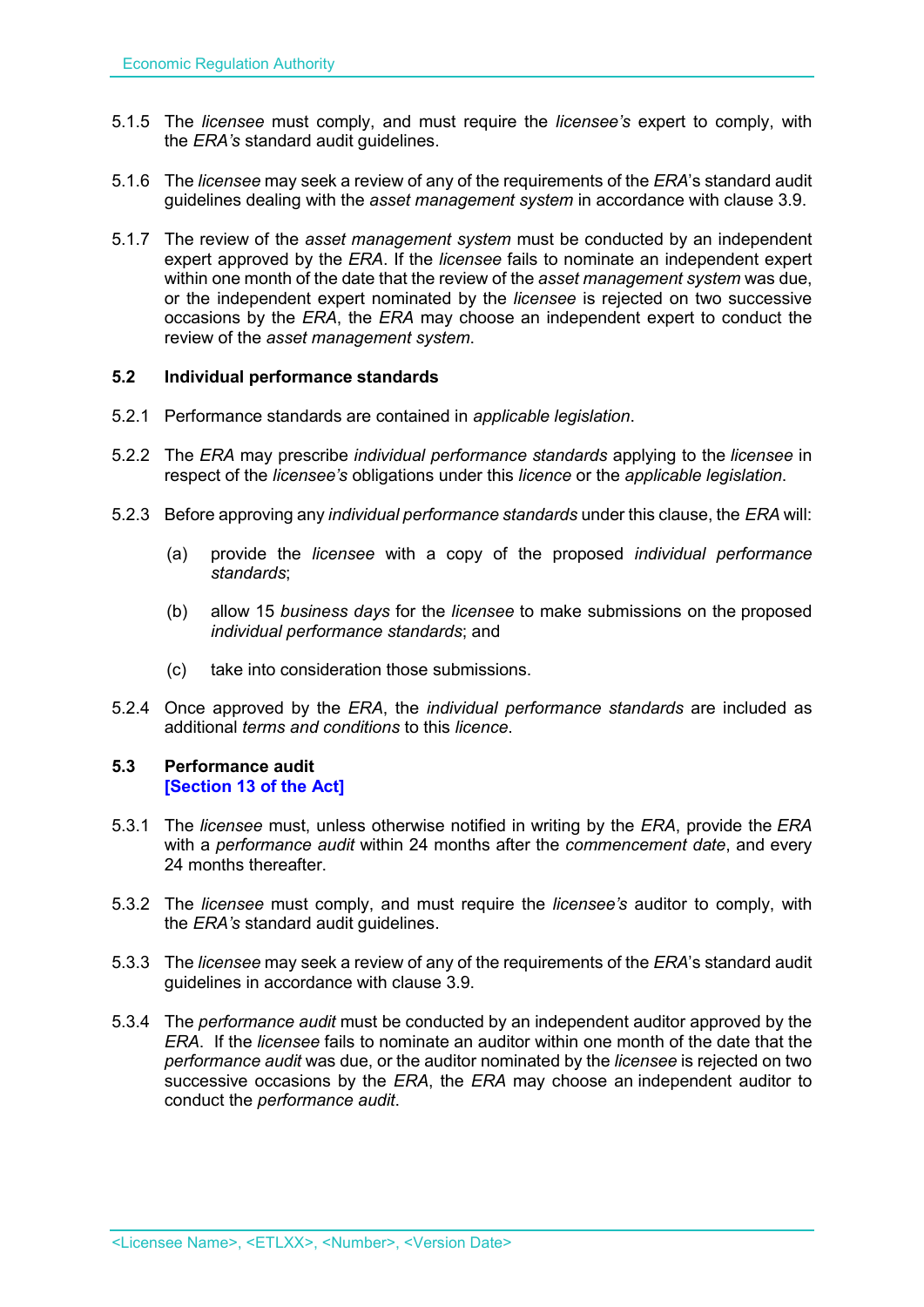# **Schedule 1 – Additional Licence Clauses**

# **(Not Used)**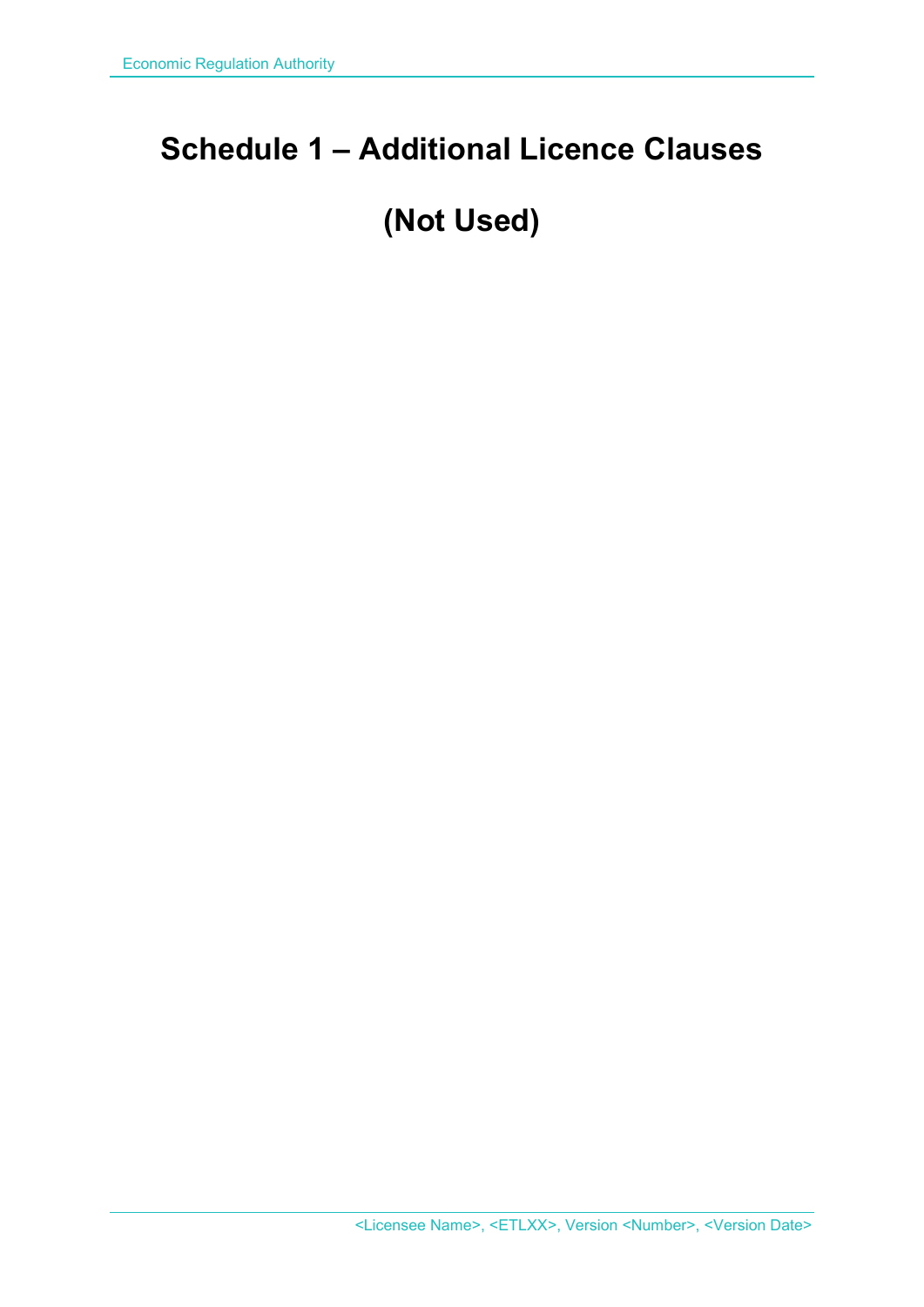# **Schedule 2 – Licence Area MapsPlans**